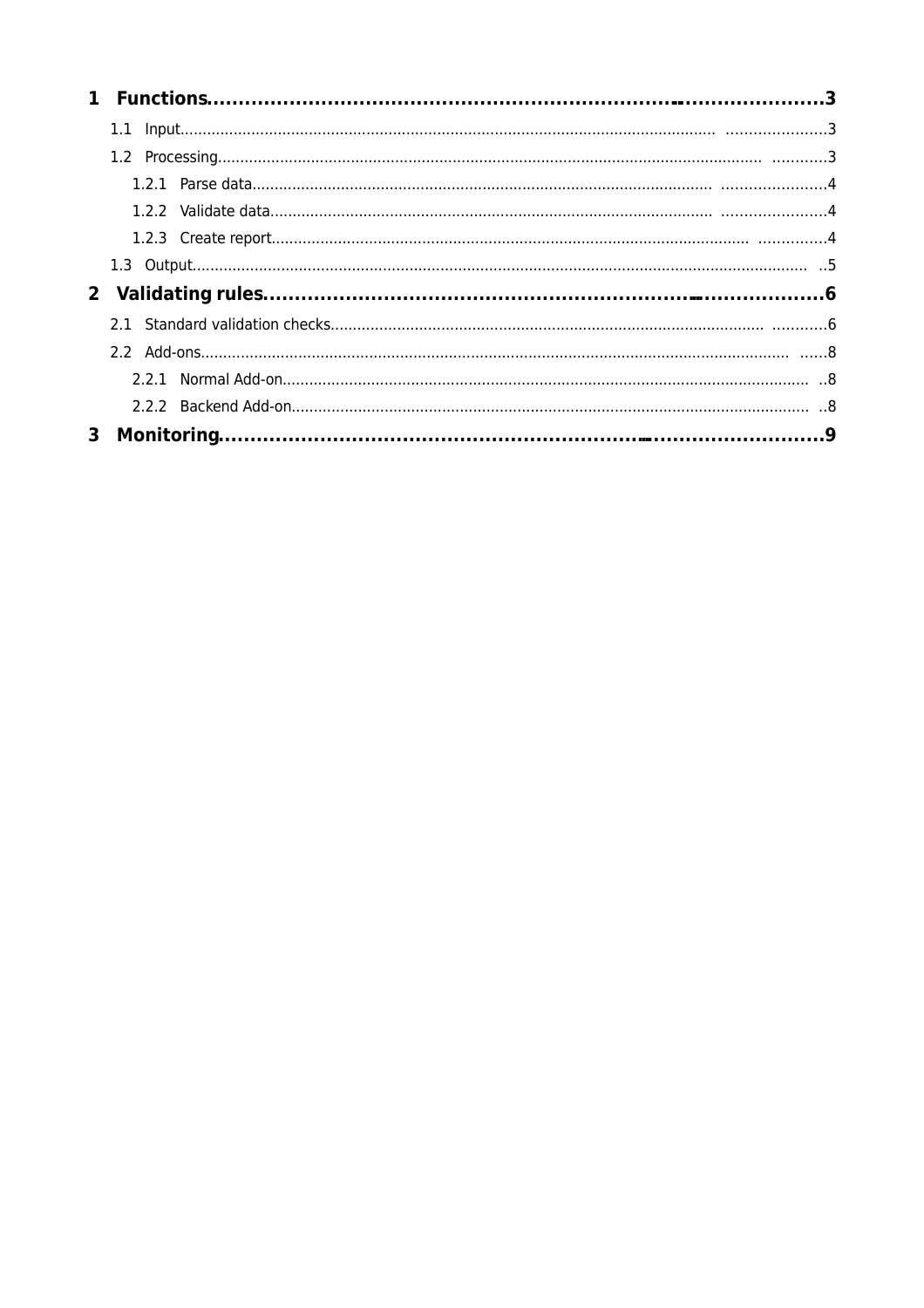## **1 Functions**

MultiParser is a generic tool for the analysis of text files that use the standard formats VDA, ODETTE, EDIFACT, or iDOC, which are used in electronic data interchange (EDI).

All check configurations are stored in a configuration database or as a XML file. They can be modified during runtime without any programming. Any number of check configurations can be stored (e.g. ASNs, delivery schedules, credit notes).

Procedure:



### **1.1 Input**

The text to be analysed needs to be an ASCII text file. It can be directly passed to MultiParser as a parameter via a method.

MultiParser can process record-based texts the contents of which are defined by a record key and separated

•either by separators, which is the case with variable character length,

•or by line breaks, which is the case with fixed character length (blocked texts).

### **1.2 Processing**

A text can only be checked if a configuration is available in a database or as a XML file. When an analysis is started a configuration needs to be passed to MultiParser.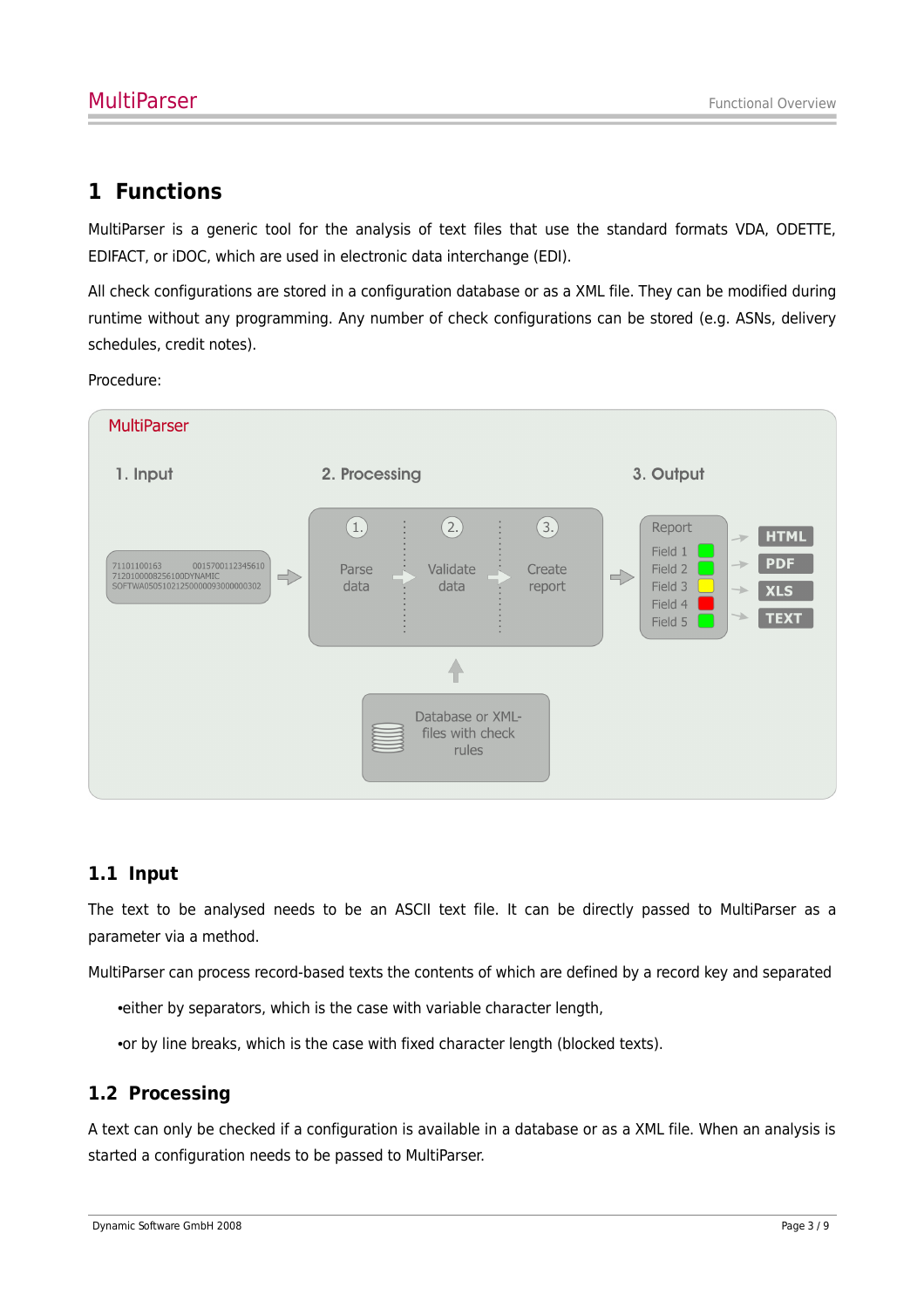A text analysis is based on three steps:

- 1. Recognise and record data
- 2. Check data
- 3. Create report

#### **1.2.1 Parse data**

This is the first step of the text analysis. The text to be analysed is read and dissected into a list of text lines. While the text is being read the end of each line is recognised – independently from which operating system (Windows or Unix/Linux) is used. Redundant control characters, such as CarriageReturn, are deleted. However, users can define separators of their own (e.g. "|") in the configuration.

On the basis of the configuration the text lines are dissected into individual fields. For example, the configuration may include the record type 'XYZ' which contains the customer number field starting at the 5th position and ending at the 10th position. MultiParser reads the text from the 5th to the 10th position and assigns the value it read to the customer number field. In the next step the value is validated.

#### **1.2.2 Validate data**

The second step forms the core of the MultiParser. In this step the data is validated. The validation is based on a configuration which is either stored in a database or available as a XML file (see chapter 2.2). The validation check is done sequentially, record by record, field by field. For each field exists an individual list of checks. If one of the specifications is not fulfilled an error or at least a warning will be reported for this field in a report of the check results. In this report, an error overwrites a warning.

#### **1.2.3 Create report**

All validation check results are administered in a MultiParser-internal report. This report is only built up in the program memory and thus does not have a known document format. This has the advantage that no format is defined for the rendering of the report, which means that the rendering is not restricted to a certain format. The system-internal report is not persistent. It will be reset when a new validation check is run.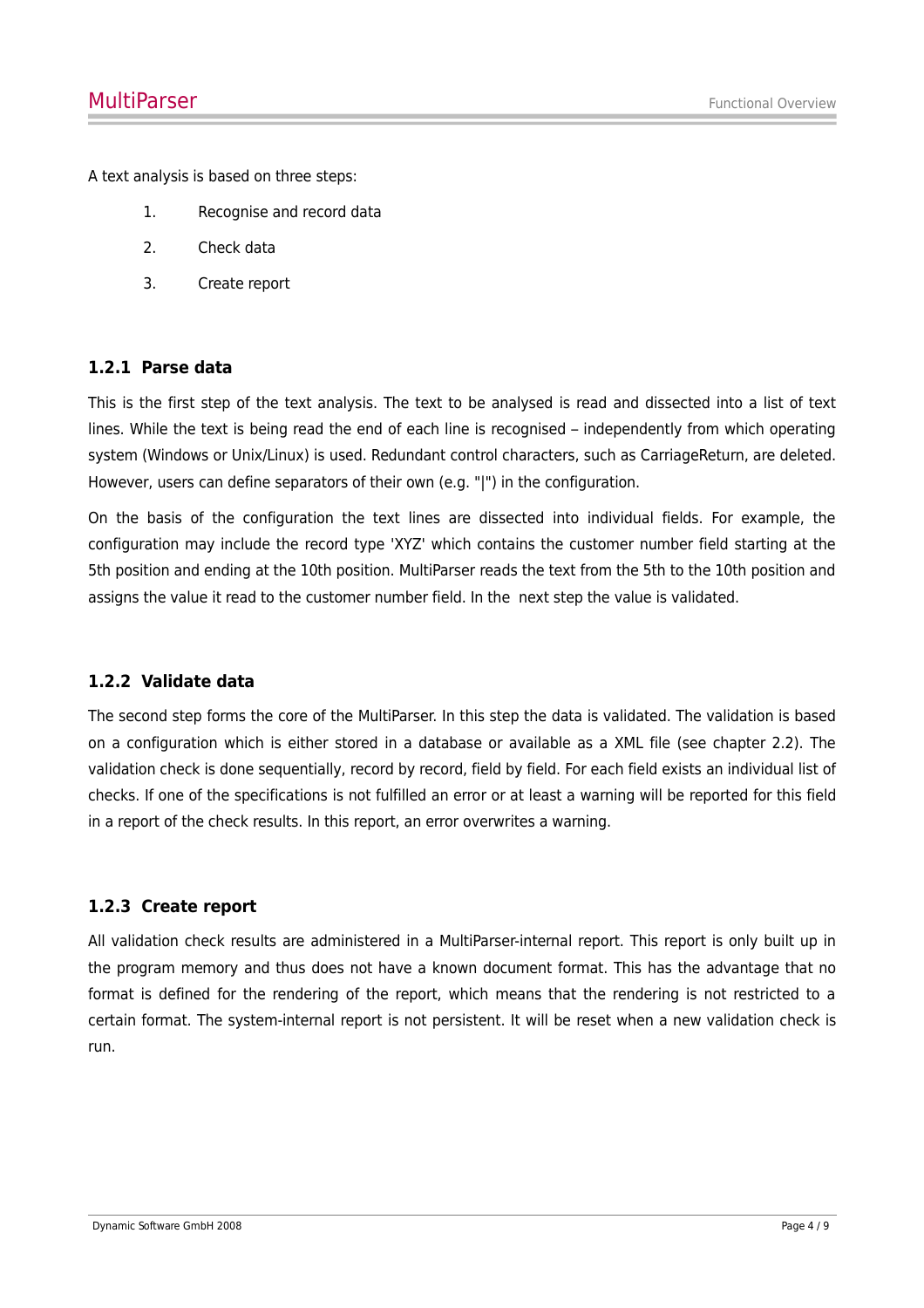## **1.3 Output**

The system-internal report contains the validation check results for each field. Depending on the customer's requirements and environment, a feature for the visualisation of the report can be implemented. MultiParser includes by default a feature allowing text output in a simple format. Without much effort, the report can also be output in the CSV or HTML format. HTML generation can be done on the fly in a servlet or in a JSP page.

By the use of external Java libraries, the system-internal report can also be converted effortlessly into the following formats:

•PDF

•XLS

•HTML

•TEXT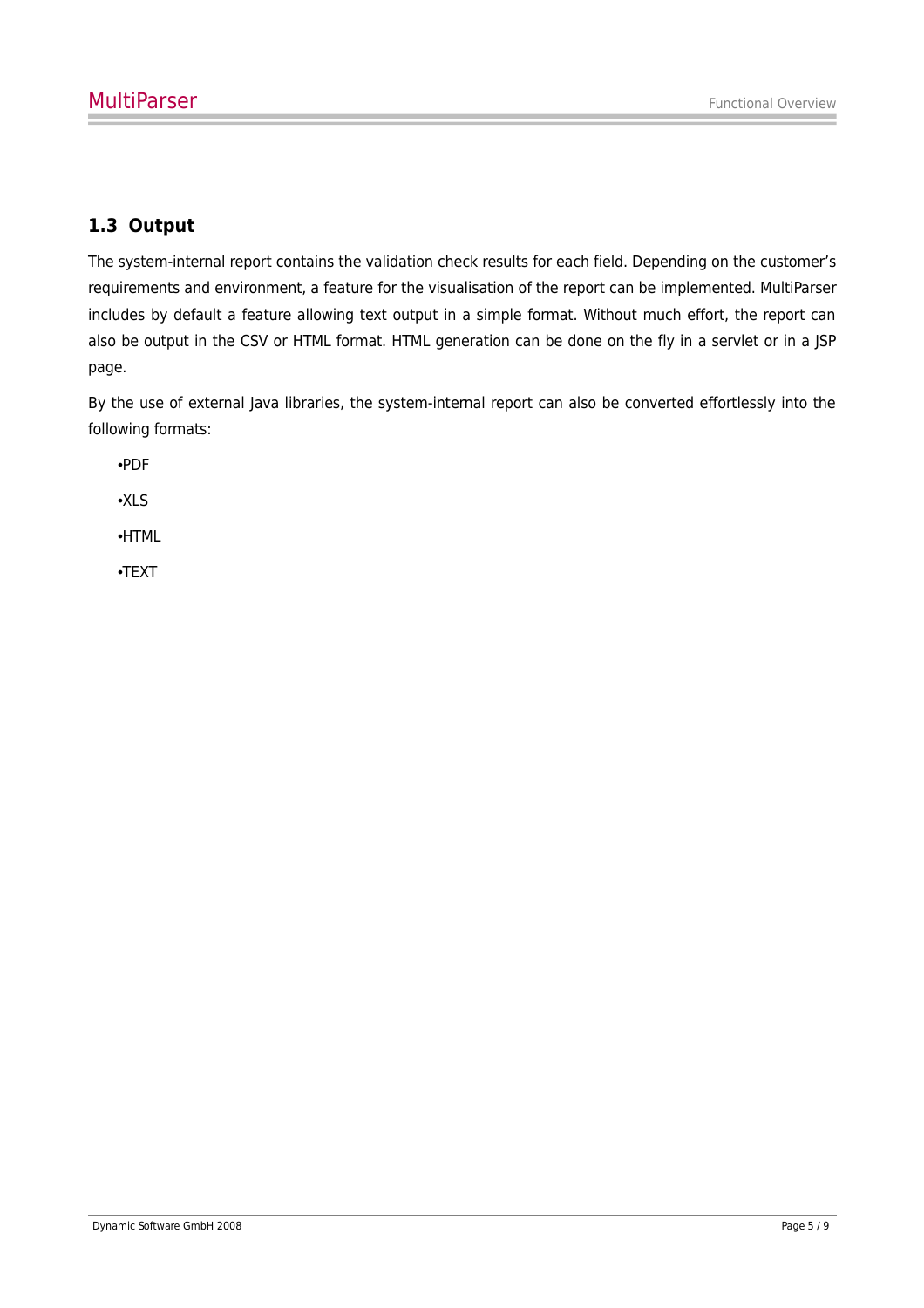## **2 Validating rules**

## **2.1 Standard validation checks**

| <b>Name</b>                   | <b>Field check description</b>                                                                                                                                                                                                                            |  |  |  |  |  |
|-------------------------------|-----------------------------------------------------------------------------------------------------------------------------------------------------------------------------------------------------------------------------------------------------------|--|--|--|--|--|
| Min                           | Defines the minimum value for a field.<br>Example: The unloading point must be greater or equal to 100.                                                                                                                                                   |  |  |  |  |  |
| Max                           | Defines the maximum value for a field.<br>Example: The gross weight must be smaller or equal to 1.000.                                                                                                                                                    |  |  |  |  |  |
| Min. digits after comma       | Defines the minimum number of digits to the right of the comma.<br>Example: The price must have 2 digits after the comma.                                                                                                                                 |  |  |  |  |  |
| Max. digits after comma       | Defines the maximum number of digits to the right of the comma.<br>Example: The price must not have more than 2 digits after the comma.                                                                                                                   |  |  |  |  |  |
| Min. digits before comma      | Defines the minimum number of digits to the left of the comma.<br>Example: The length must have 4 digits before the comma.                                                                                                                                |  |  |  |  |  |
| Max. digits before comma      | Defines the maximum number of digits to the left of the comma.<br>Example: The length must not have more than 4 digits before the comma.                                                                                                                  |  |  |  |  |  |
| Min length                    | Defines the minimum number of characters for a field.<br>Note: In message types with fixed text length, blanks are not counted.                                                                                                                           |  |  |  |  |  |
| Max length                    | Defines the maximum number of characters for a field.<br>Note: In message types with fixed text length, blanks are not counted.                                                                                                                           |  |  |  |  |  |
| Date format                   | Defines the date format to be used for a field. You may use the following<br>reserved characters (case-sensitive):                                                                                                                                        |  |  |  |  |  |
|                               | - YY -<br>two-digit year, e.g. 08<br>- YYYY four-digit year, e.g. 2008<br>two-digit month, e.g. 09<br>- MM<br>two-digit day, e.g. 27<br>- DD<br>two-digit hour, e.g. 23<br>- hh<br>two-digit minute, e.g. 56<br>- mm<br>two-digit second, e.g. 37<br>- SS |  |  |  |  |  |
|                               | Beside the reserved date characters, you may use any characters you like, e.g.<br>$, -#.$                                                                                                                                                                 |  |  |  |  |  |
|                               | Examples:<br>DD.MM.YYYY<br>YYYY-MM-DD<br>YYYYMMDD<br>You may also specify several date formats and attach them to each other using<br>the pipe character                                                                                                  |  |  |  |  |  |
|                               | Example: YYYYMMDDhhmm YYMMDD                                                                                                                                                                                                                              |  |  |  |  |  |
| <b>Regular Expression</b>     | You may define regular expressions. Please refer to the free jakarta-regexp<br>library: http://jakarta.apache.org/regexp/                                                                                                                                 |  |  |  |  |  |
| Number with leading<br>zeroes | Defines whether the value must be completed with leading zeroes (left-<br>aligned).                                                                                                                                                                       |  |  |  |  |  |
| Field type                    | Free-text field describing the field type, currently not checked.                                                                                                                                                                                         |  |  |  |  |  |
| Mandatory                     | If the filed is mandatory, tick the box.                                                                                                                                                                                                                  |  |  |  |  |  |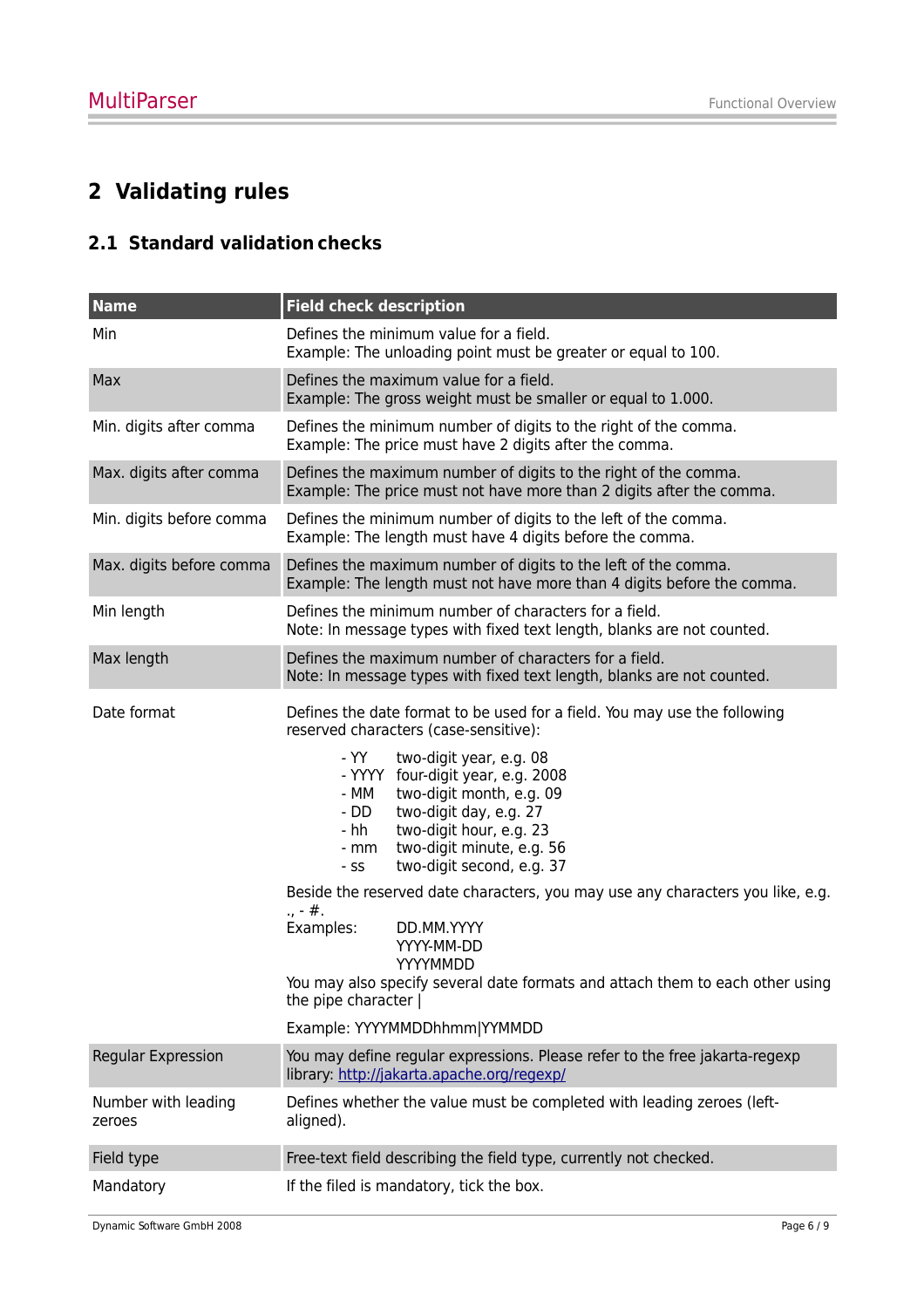| <b>Name</b>                      | <b>Field check description</b>                                                                                                                                                                                                  |  |  |  |  |
|----------------------------------|---------------------------------------------------------------------------------------------------------------------------------------------------------------------------------------------------------------------------------|--|--|--|--|
| Left-aligned                     | Defines that the field value must be left-aligned; if a blank is found as the first<br>character on the left, the field will be marked as incorrect.                                                                            |  |  |  |  |
| Right-aligned                    | Defines that the field value must be right-aligned; if a blank is found as the last<br>character on the right the field will be marked as incorrect.                                                                            |  |  |  |  |
| Forbidden characters             | You may specify which characters are not allowed in the field. Enter these<br>characters without any separators and blanks between them (case-sensitive).<br>Example for no umlauts allowed: äÄüÜöÖ                             |  |  |  |  |
| Explicitly allowed<br>characters | Specify explicitly allowed characters; give them without any separators and<br>blanks between them (case-sensitive).<br>Example for an email address:<br>abcdefghijklmnopqrstuvwxyzABCDEFGHIJKLMNOPQRSTUVWXYZ -<br>@.1234567890 |  |  |  |  |
| Forbidden values                 | Opposite of 'Explicitly allowed values'<br>- see 'Explicitly allowed values'                                                                                                                                                    |  |  |  |  |
| Explicitly allowed values        | You may define a list of valid values.                                                                                                                                                                                          |  |  |  |  |
|                                  | Examples: A01, A02, B03, X04, X05, Y06, Y07, Y08 and Z09                                                                                                                                                                        |  |  |  |  |
|                                  | Alternatively, you can specify a pattern using reserved characters as wild<br>cards:<br>+ Only numeric characters<br>@ Only alphabetical characters<br>? Any character                                                          |  |  |  |  |
|                                  | * Any character ensuing or starting                                                                                                                                                                                             |  |  |  |  |
|                                  | Example: Instead of specifying the values A01, A02, B03, etc., you can specify<br>the following pattern: @0+                                                                                                                    |  |  |  |  |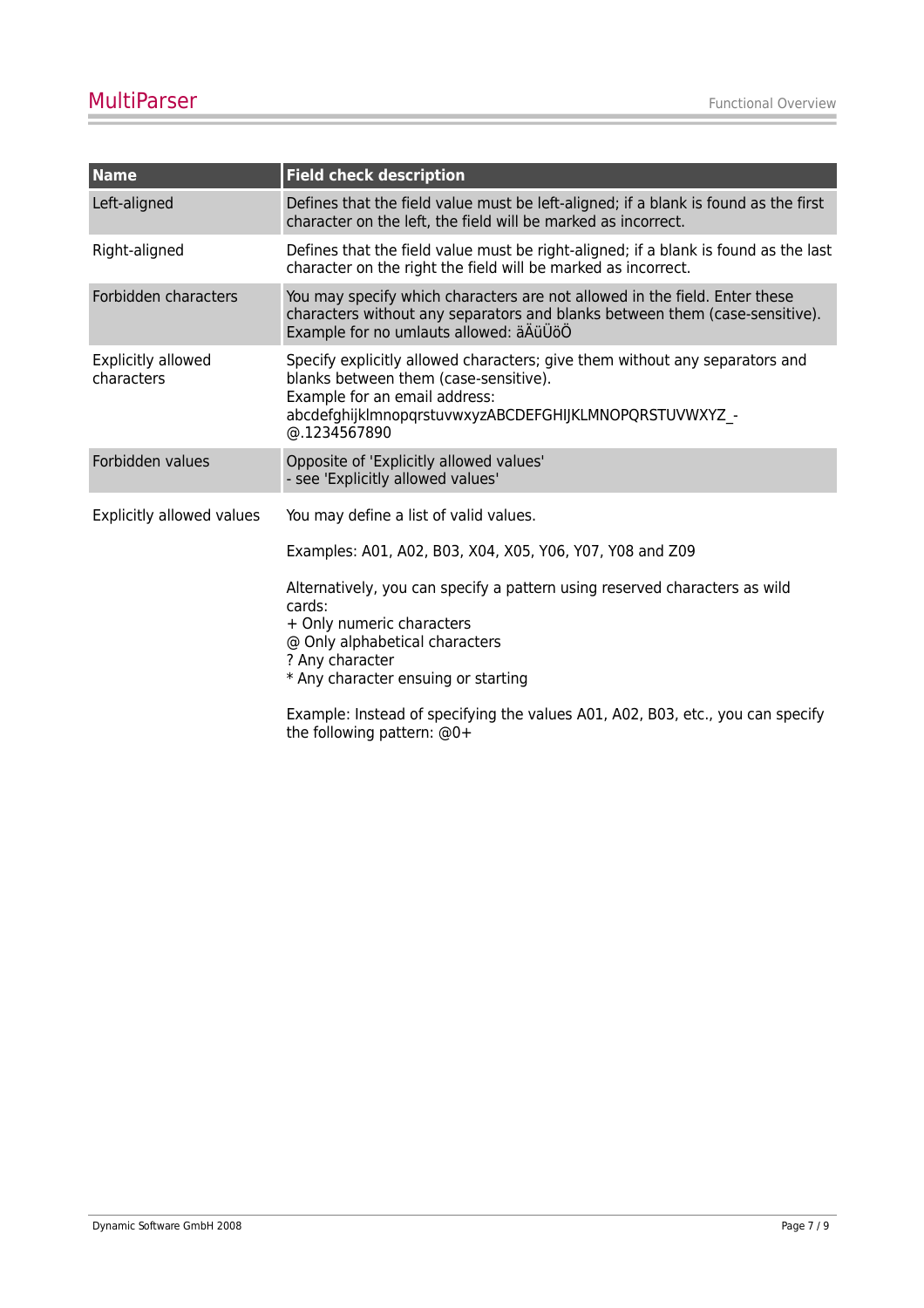### **2.2 Add-ons**

#### **2.2.1 Normal Add-on**

You can add an add-on (Java code) to each check configuration (e.g. bmw-werk1-vda4913). In an add-on, customer-specific extra checks can be executed. For example, if a T is set in the use tag a 716 record must follow.

The following example is a code serving to compare the target receipt date against the transmission date:

```
/*
 * 11. Check: 712 Eintreffdatum Soll muss >= 711 Übertragungsdatum sein
 */
if (VDAStatics.LK_712.equalsIgnoreCase(lineKey)&& VDAStatics.FK_712_EINTREFFDATUM_SOLL.equalsIgnoreCase(fieldKey))
{
    // Format ist in Ordnung, Prüfung gegen Übertragungsdatum:
   String line711 = (String) listOfTextLines.get(0);
    String uebertragungsdatum = StringTools.getSafeSubstr(line711, 33,39, "");
    if(value!=null) {
        if (validator.checkFormat("YYMMDD", value)) {
            try {
                .<br>Date valueDate = FORMAT DATE YY MM DD.parse(value);
               Date uebertragungsdatumDate = FORMAT_DATE_YY_MM_DD.parse(uebertragungsdatum);
                 if (valueDate.before(uebertragungsdatumDate)) {
                    listOfErrors = Master.addError(listOfErrors, getAddOnPrefix()
                                    + "EINTREFFDATUM_SOLL_GROESSER",
                                    "Eintreffdatum Soll muss juenger sein als Uebertragungsdatum.");
 }
             } catch (ParseException e) {
            listOfErrors = Master.addError(listOfErrors, "FORM", "format error", "YYMMDD");
 }
        }
   \lambda}
```
#### **2.2.2 Backend Add-on**

The backend add-on uses the same methods as the normal add-on. The special thing about backend addons is that by means of them customer-specific backend systems can be accessed.